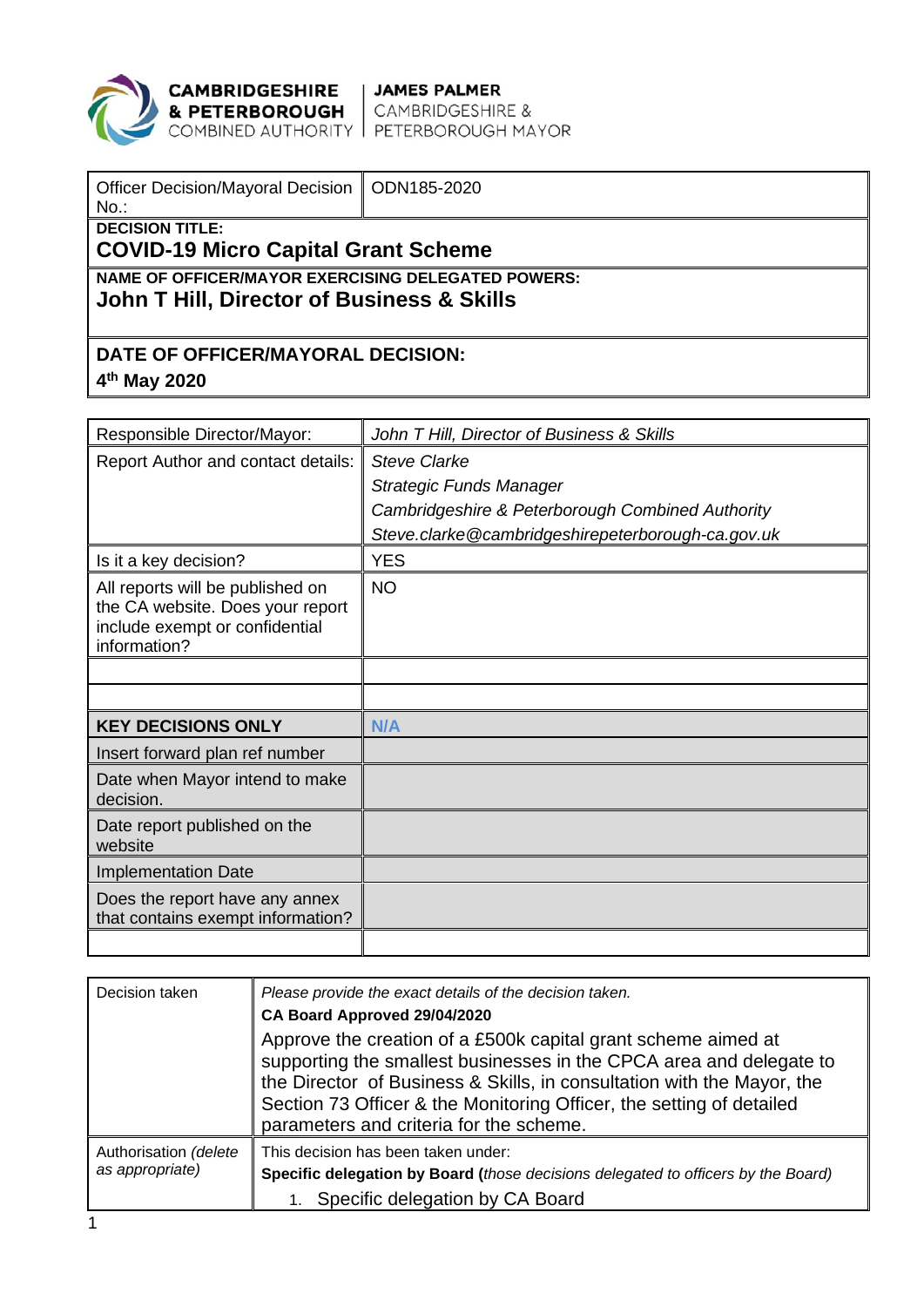

**CAMBRIDGESHIRE** JAMES PALMER<br>
& PETERBOROUGH CAMBRIDGESHIRE &<br>
COMBINED AUTHORITY PETERBOROUGH MAYOR

| Background<br>Information | During this unprecedented period of difficulty caused by the COVID19 lockdown local<br>businesses have been impacted adversely, there are a number of national schemes to<br>support medium to large businesses and the CPCA has established a scheme to<br>support SMEs directly. It was recognised that there was a gap in support specifically<br>for sole traders and small businesses with no more than 5 FTE employees. The<br>scheme has been designed to plug this gap in a small way.<br>Administration: a clear process is in place supported by HubSpot:<br>Funding Eligibility Criteria: We have established a very specific set of criteria to |
|---------------------------|-------------------------------------------------------------------------------------------------------------------------------------------------------------------------------------------------------------------------------------------------------------------------------------------------------------------------------------------------------------------------------------------------------------------------------------------------------------------------------------------------------------------------------------------------------------------------------------------------------------------------------------------------------------|
|                           | target the businesses who have had the least support during the crisis, those being:                                                                                                                                                                                                                                                                                                                                                                                                                                                                                                                                                                        |
|                           | Sole traders or small business                                                                                                                                                                                                                                                                                                                                                                                                                                                                                                                                                                                                                              |
|                           | Employing no more than 5 FTE employees                                                                                                                                                                                                                                                                                                                                                                                                                                                                                                                                                                                                                      |
|                           | Less than €48m turnover                                                                                                                                                                                                                                                                                                                                                                                                                                                                                                                                                                                                                                     |
|                           | No need to be a registered company<br>No requirement to be VAT registered                                                                                                                                                                                                                                                                                                                                                                                                                                                                                                                                                                                   |
|                           | Purchasing outright equipment that will support their business or enable them                                                                                                                                                                                                                                                                                                                                                                                                                                                                                                                                                                               |
|                           | to refocus their business                                                                                                                                                                                                                                                                                                                                                                                                                                                                                                                                                                                                                                   |
|                           | Grant requests between £2k & £5k and no more than 80% of total costs                                                                                                                                                                                                                                                                                                                                                                                                                                                                                                                                                                                        |
|                           | The application form requests information to support the grant request and the<br>subsequent external assessment:                                                                                                                                                                                                                                                                                                                                                                                                                                                                                                                                           |
|                           | Legal & Finance Comments: We have developed a series of forms to support the<br>scheme, all attached as Appendices. These forms have been scrutinised by our legal<br>team and finance team; they are a replica of the current COVID Scheme. The final<br>Grant Offer Letter has been formally approved by Peter Geach. The finance forms are<br>the standard forms used by the Local Growth Fund:<br>Vendor Form – which captures bank account details – this form is checked by<br>the Finance Team prior to any claims being paid                                                                                                                        |
|                           | Claim Form – this form is checked and authorised by the grant team and is<br>accompanied by receipts to the value of the claim. This form is then passed on<br>to the Finance Team for processing.                                                                                                                                                                                                                                                                                                                                                                                                                                                          |
|                           | There is concern that there may be a high number of financial forms, we acknowledge<br>this, but it should be noted that these will be one off payments and not repeat<br>payments.                                                                                                                                                                                                                                                                                                                                                                                                                                                                         |
|                           | We are using HubSpot to manage the scheme, this enables all enquiries to be<br>automatically managed and information stored as it acts as a CRM system as well.                                                                                                                                                                                                                                                                                                                                                                                                                                                                                             |
|                           | Diligence checks on applicants: We have engaged Due Diligence externally, thus<br>giving us a transparent method of appraising applications and decision making. The<br>external team will make their recommendations based on the viability of the business<br>and the prospects that the capital funds will support it into the future. They will also<br>check for any issues that may arise around State Aid if applicable to the business's<br>application.                                                                                                                                                                                            |
|                           | The Diligence Report details the areas that are checked for each application, they<br><i>include:</i>                                                                                                                                                                                                                                                                                                                                                                                                                                                                                                                                                       |
|                           | Companies House check if applicable<br>$\bullet$                                                                                                                                                                                                                                                                                                                                                                                                                                                                                                                                                                                                            |
|                           | Accounts/Book Keeping records for at least 1 year<br>٠                                                                                                                                                                                                                                                                                                                                                                                                                                                                                                                                                                                                      |
|                           | Expected Turnover for 2020/21 & 2021/22<br>$\bullet$                                                                                                                                                                                                                                                                                                                                                                                                                                                                                                                                                                                                        |
|                           | Invoice/Quote for the equipment being purchased                                                                                                                                                                                                                                                                                                                                                                                                                                                                                                                                                                                                             |
|                           | State Aid issues if applicable                                                                                                                                                                                                                                                                                                                                                                                                                                                                                                                                                                                                                              |
|                           | <b>Credit Check</b>                                                                                                                                                                                                                                                                                                                                                                                                                                                                                                                                                                                                                                         |
|                           | <b>Bankruptcy check</b>                                                                                                                                                                                                                                                                                                                                                                                                                                                                                                                                                                                                                                     |
|                           |                                                                                                                                                                                                                                                                                                                                                                                                                                                                                                                                                                                                                                                             |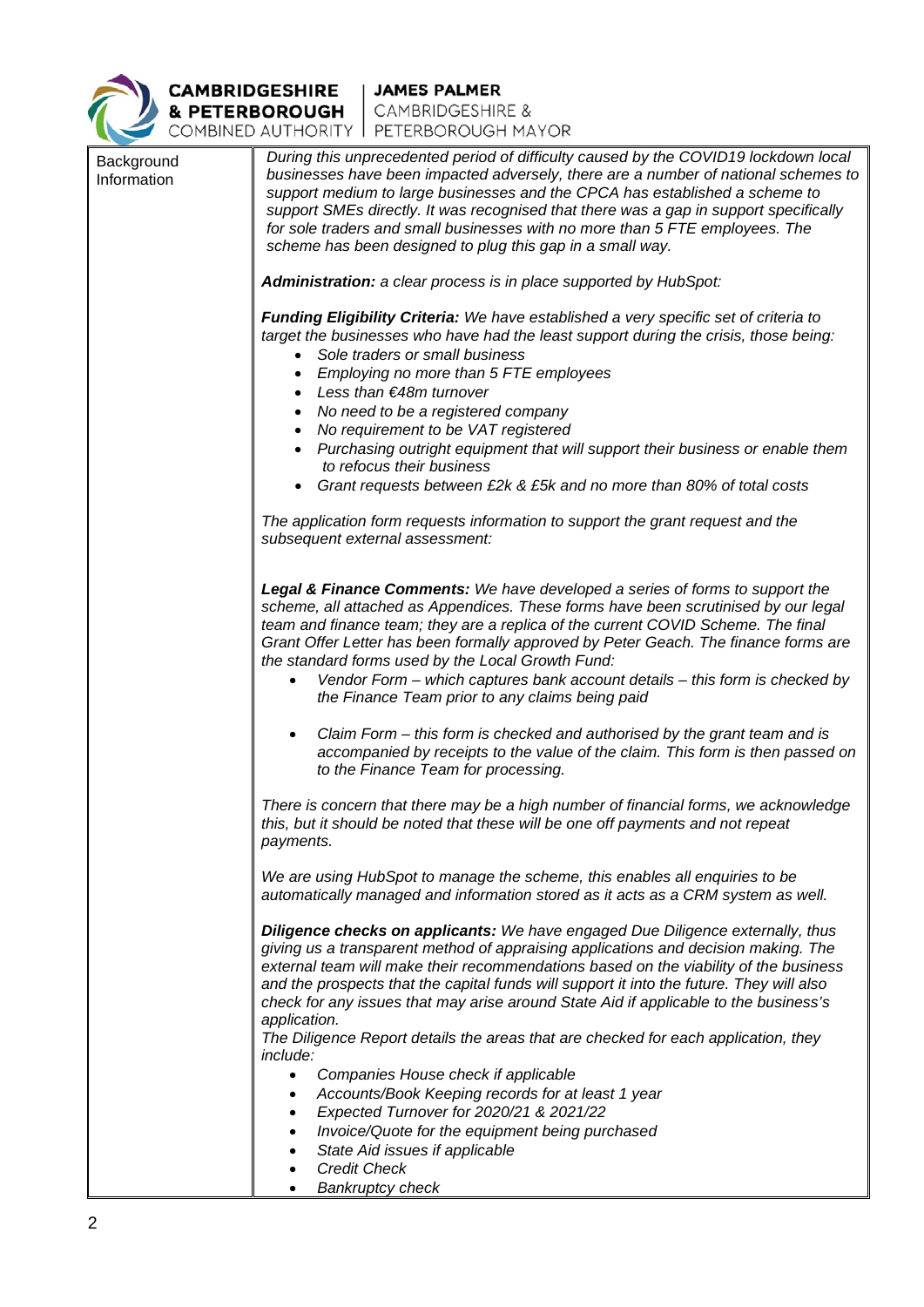

|                                                                          | CCJs<br>Dissolved businesses & Directorships                                                                                                                                                                                                                                                                                                                                      |                                                               |  |  |
|--------------------------------------------------------------------------|-----------------------------------------------------------------------------------------------------------------------------------------------------------------------------------------------------------------------------------------------------------------------------------------------------------------------------------------------------------------------------------|---------------------------------------------------------------|--|--|
|                                                                          | <b>Monitoring:</b> we have established a process to monitor the impact of the grant in 6 and<br>12 months time, the Grant Offer Letter includes this clause. The Grant Evaluation Form<br>is attached as an Appendix. The grant has been designed to support the growth or the<br>region through business sustainability and fit with the assurance around the Gainshare<br>Fund. |                                                               |  |  |
| Alternative options<br>considered.                                       | List alternative options considered and rejected and the reasons for rejection. Do not<br>leave this section blank or put 'None'. There is always an alternative even if it is to do<br>nothing.                                                                                                                                                                                  |                                                               |  |  |
|                                                                          | 1.<br>There are no alternative options available to these businesses                                                                                                                                                                                                                                                                                                              |                                                               |  |  |
| Financial<br>Implications                                                | Please include the total costs and how the project will be funded. Please include<br>budget codes for your directorate                                                                                                                                                                                                                                                            |                                                               |  |  |
|                                                                          | A £500,000 pot has been identified from Gainshare to fund the scheme.                                                                                                                                                                                                                                                                                                             |                                                               |  |  |
|                                                                          | Staff have been directed towards establishing the scheme for the Local<br>Growth Fund and local partners with staff furloughed or on reduced<br>duties have volunteered to assist.                                                                                                                                                                                                |                                                               |  |  |
|                                                                          | We have identified the requirement for external due diligence for the<br>scheme which will be at a cost of £500 a day, we are not sure how many<br>assessments will be carried out each day, this will depend on the quality<br>of applications. We are looking at how we can reduce the impact the<br>cost of assessment will have on the pot of £500k                           |                                                               |  |  |
|                                                                          | We have identified that there will be an impact on other teams within<br>CPCA in particular Finance, the processes we have in place we hope<br>will reduce this impact to a minimum but there is still a requirement to<br>check every bank account and process each claim for every application                                                                                  |                                                               |  |  |
| Consultation                                                             | List any relevant consultation undertaken in<br>relation to the decision.<br>For example, portfolio holders, other Chief<br>Officers.                                                                                                                                                                                                                                             | Name and Date approved (or indicate<br>if not applicable) $-$ |  |  |
|                                                                          | <b>Chief Executive</b>                                                                                                                                                                                                                                                                                                                                                            | N/A                                                           |  |  |
|                                                                          | Responsible Director/Chief Officer                                                                                                                                                                                                                                                                                                                                                | John Hill, 4 May 2020                                         |  |  |
|                                                                          | <b>Monitoring Officer</b>                                                                                                                                                                                                                                                                                                                                                         | Robert Parkin, 5/5/20                                         |  |  |
|                                                                          | S73                                                                                                                                                                                                                                                                                                                                                                               | Jon Alsop, 5/5/20                                             |  |  |
|                                                                          | Portfolio Holder                                                                                                                                                                                                                                                                                                                                                                  | Mayor James Palmer, 4 May 2020                                |  |  |
|                                                                          | Other                                                                                                                                                                                                                                                                                                                                                                             |                                                               |  |  |
| Declarations /<br><b>Conflicts of Interests</b><br>(only if the decision | List the names of any member who has been consulted on and declared an interest in<br>relation to the decision.                                                                                                                                                                                                                                                                   |                                                               |  |  |
| falls under the<br>'Express<br>Authorisation'<br>category)               | None to be noted                                                                                                                                                                                                                                                                                                                                                                  |                                                               |  |  |